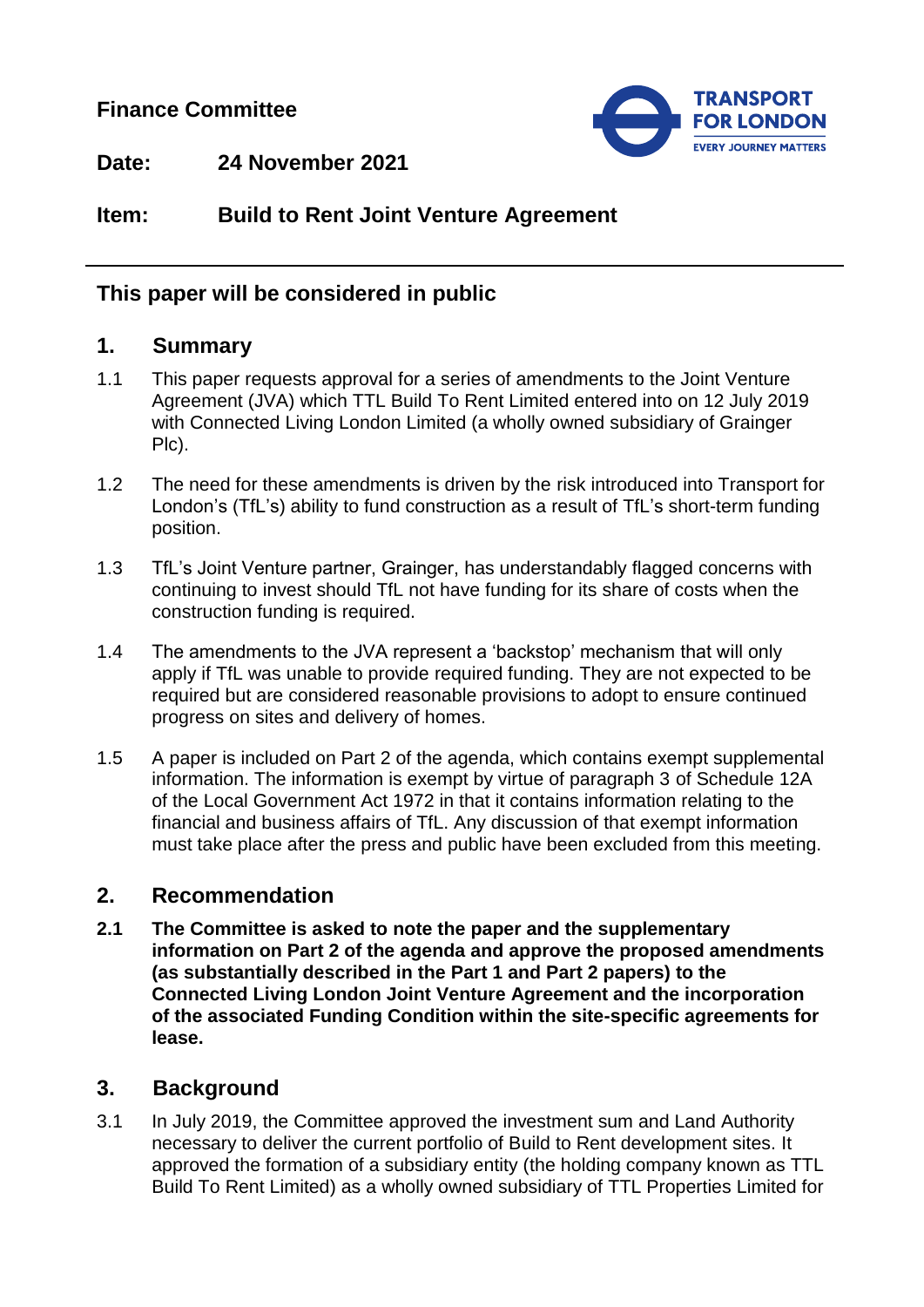the purpose of entering into the joint venture with a Grainger entity. The Chief Finance Officer was granted delegated authority to approve the disposal of sites and the investment into the joint venture.

3.2 The build to rent programme was conceived in order to facilitate the delivery of a sustainable operating surplus from TfL's property assets for reinvestment into the transport system. This remains as the primary objective and is consistent with TfL's current Business Plan and Commercial Development's Growth and Investment Strategy.

#### **Market Overview**

- 3.3 The number of Build to Rent homes has increased at an average of 54 per cent per annum since 2015. The rate of growth stalled because of lockdown measures but is expected to bounce back sharply, with 16,340 units set to be built in 2021.
- 3.4 There are now over 42,400 operational Build to Rent units in the UK, with a further 50,000 either under construction or with planning consent. Despite this, Build to Rent assets continue to represent a minor component (circa 1.4 per cent) of the wider private rental market, with significant capacity to grow.
- 3.5 There is a continuing demographic shift towards rental, with a 93 per cent increase in the number of households renting over the last 15 years. This compares to a 3 per cent increase in owner occupation over the same period.
- 3.6 UK Build to Rent investment reached £6.6bn in 2020, rising from £3.1bn in 2015. Yields have remained stable, with the principle reasons driving investor appetite being the strong supply and demand dynamics, the sector's limited exposure to economic cycles and the length of income streams available.
- 3.7 The coronavirus pandemic has impacted rental growth and forecasts remain subdued for the next 12 months at 2.5 per cent. However, income has been shown to be relatively resilient, with occupancy levels at 91 per cent and rent collection at 95 per cent in 2020 (JLL, UK Build to Rent, 2021). With the easing of restrictions, the market expectation is that Build to Rent will outperform the standard private rental market and return to levels of 3.0 per cent per annum growth by 2023 (JLL, UK Build to Rent, 2021).

## **4. Built to Rent Progress**

- 4.1 The TfL Build to Rent programme has made significant progress since the formation of its partnership with Grainger.
- 4.2 CLL has obtained resolutions to grant planning consents for 1,078 homes across three sites at Montford Place (Kennington), Nine Elms Over Station Development and Southall Sidings. Montford Place has received formal planning consent, with Nine Elms and Southall Sidings expected to follow by the end of the calendar year.
- 4.3 A further 513 homes at Arnos Grove and Cockfosters are currently in the planning process. The site at Arnos Grove is the subject of a planning appeal, with a Public Inquiry expected in March 2022 and determination expected by June 2022. The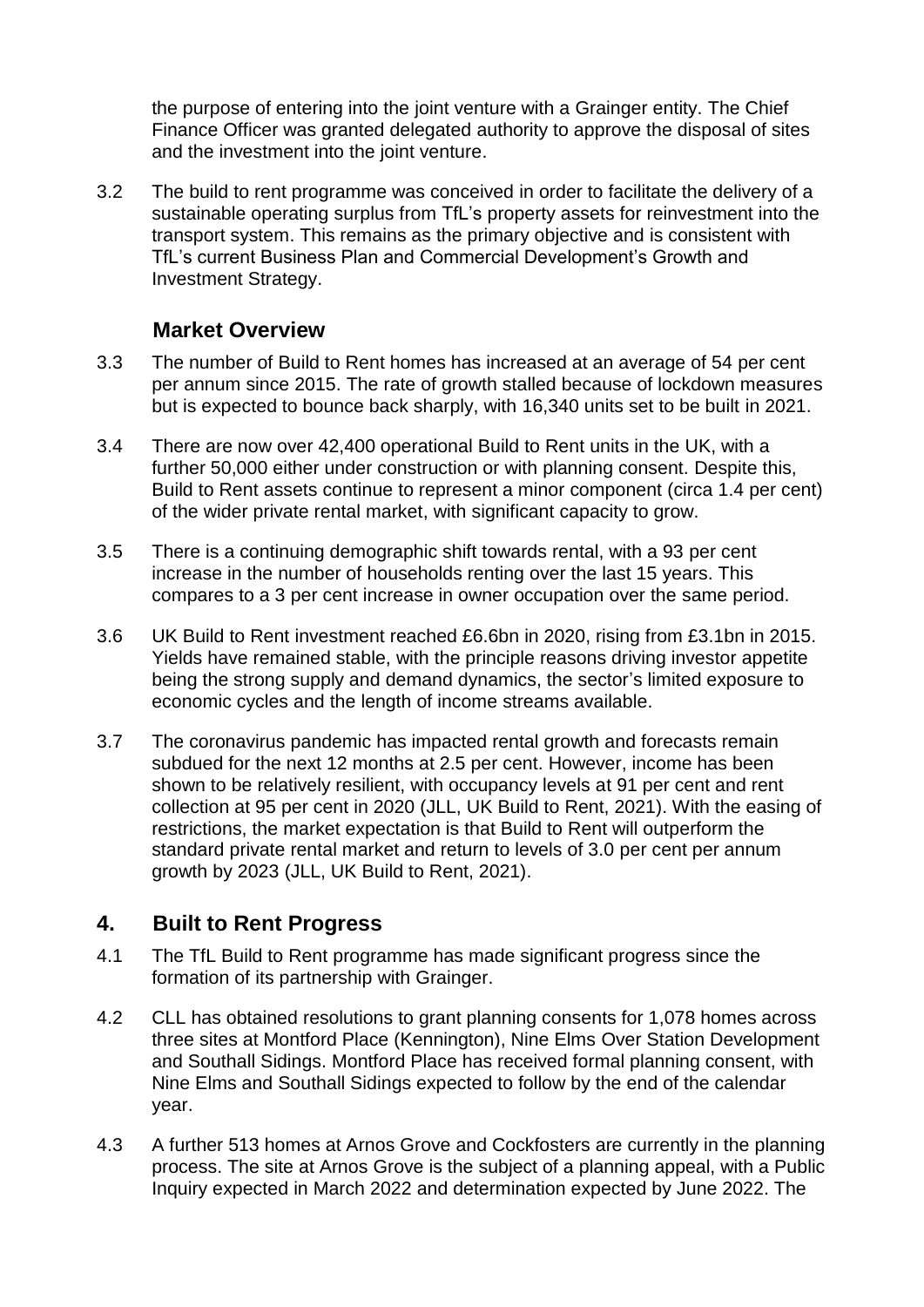Cockfosters planning committee is expected in December 2021 and, if successful, would lead to a formal consent by spring 2022.

4.4 In order to enable TfL to meet the Mayoral priorities contained within the London Plan, all of the Build to Rent schemes are delivering 40 per cent affordable housing. The design process has been supported by GLA and Local Authority design reviews. TfL's Sustainability Development Framework has been adopted by the joint venture and is driving enhanced environmental and economic performance across all sites.

## **5. Funding and Programme Challenges**

- 5.1 During the coronavirus pandemic, the sites have been adequately funded in order to undertake feasibility work, concept design and planning applications. However, TfL has been unable to make longer terms commitments, given TfL's financial constraints resulting from the pandemic.
- 5.2 The shareholders now need to commit to a new phase of investment for detailed design, procurement of main contractors and construction funding. The new mechanisms allow the projects to continue in accordance with the Joint Venture business plan.
- 5.3 The arrangement is also expected to allow Agreements for Lease (AfLs) to be signed for the remaining sites in the portfolio which are not under contract (Cockfosters and Nine Elms), as it provides a route to development in the event that TfL does not have the required equity.
- 5.4 It is therefore proposed that TfL enters into the proposed amendments to the JVA and incorporates an associated funding condition within the site-specific AfLs, for the reasons outlined within the paper on part 2 of the agenda.

## **6. TTLP Business Plan and Debt Funding**

- 6.1 The paper to the meeting of the Committee on 23 June 2021 set out how TTLP had worked with Deloitte to review potential funding options to meet TTLP's capital requirements. The review concluded that commercial debt financing by TTLP was the preferred route.
- 6.2 The paper to the meeting of the Committee on the 6 October 2021 then provided an overview of the New Baseline Plan which, subject to ongoing discussions with Government and TfL approvals, will see TTLP aim to start on sites that deliver 20,000 homes over the next 10 years. The New Baseline Plan projects that the annual return to TfL will increase from £6.0m in 2021/22 to £155.7m over 15 years. Over the same period, the value of TTLP's property assets are projected to rise from £2.22bn in 2021/22 to £4.46bn in 2035/36. This is to be funded by commercial debt that is non-recourse to TfL. As the paper set out, peak debt requirement is forecast to be £500m in 2029/30, although the debt in the first three years remains modest at around £150m.
- 6.3 Initial discussions have taken place with a number of lenders, including UK clearing banks, European banks and institutional investors. All conversations to date have been based on either publicly available information, including the paper